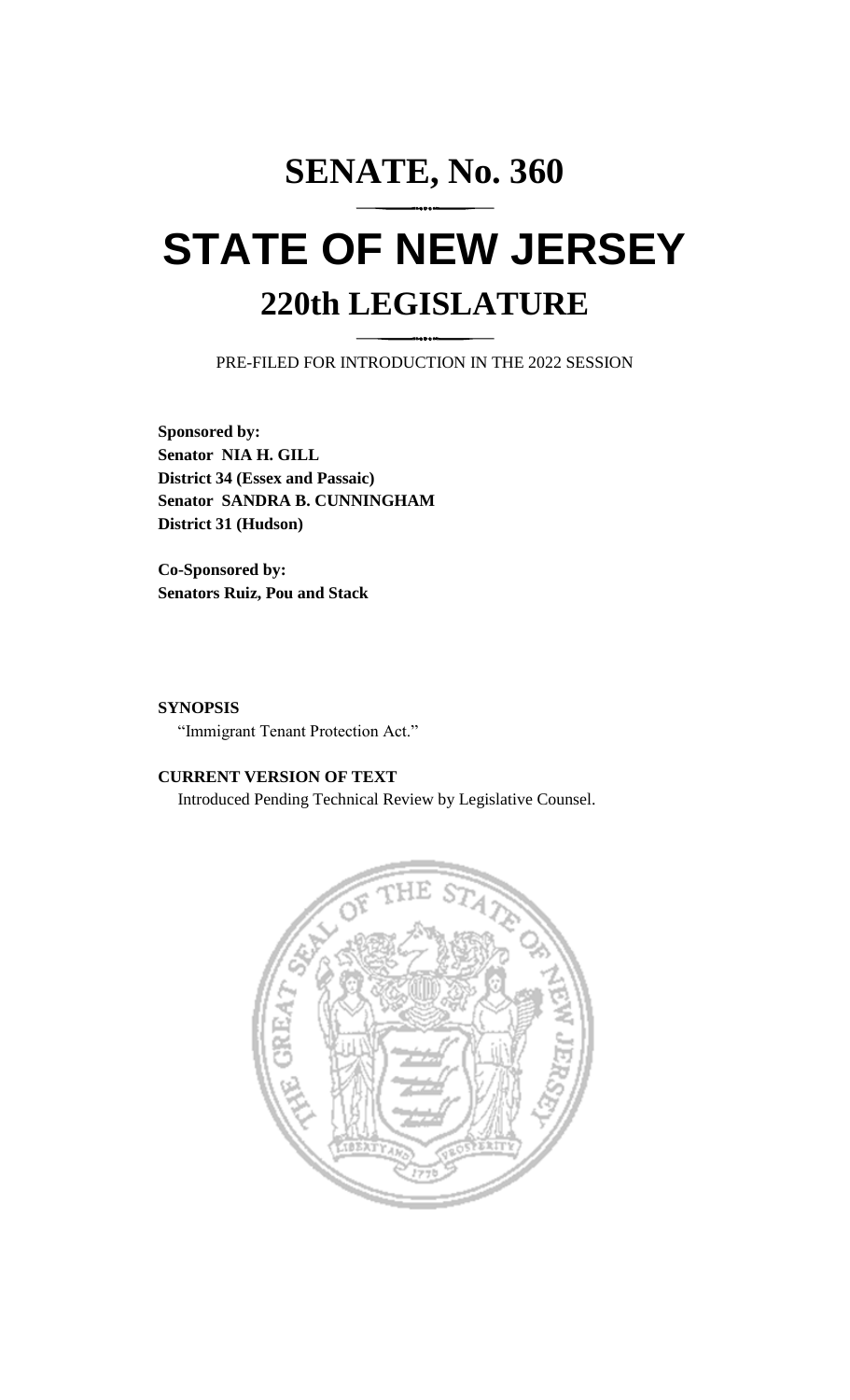#### **S360** GILL, CUNNINGHAM

 $\mathcal{D}$ 

 **AN ACT** concerning the immigration status of residential tenants, supplementing chapter 42 of Title 2A of the New Jersey Statutes, and amending P.L.1970, c.210. **BE IT ENACTED** *by the Senate and General Assembly of the State of New Jersey:* 8 1. (New section) This act shall be known and may be cited as the "Immigrant Tenant Protection Act." 2. (New section) a. (1) A landlord shall not threaten to disclose, or actually disclose, information relating to the immigration or citizenship status of a tenant, occupant, or other person known to the landlord to be associated with a tenant or occupant, for the purpose of influencing the person to vacate a dwelling unit. (2) A landlord shall not bring an action to recover possession of a dwelling unit based solely or partially on the immigration or citizenship status of a tenant. (3) A landlord shall not cause a tenant or occupant to quit involuntarily, or bring an action to recover possession, because of the immigration or citizenship status of a tenant, occupant, or other person known to the landlord to be associated with a tenant or occupant, unless the landlord's action is in compliance with a legal obligation under a federal government program that provides for rent limitations or rental assistance to a qualified tenant. b. If a landlord violates subsection a. of this section, a tenant may bring a civil action to seek one or more of the following remedies: (1) actual damages, as reasonably determined by the court, for injury or loss suffered; (2) a civil penalty in an amount not to exceed \$2,000 for each violation, payable to the tenant; (3) reasonable attorney's fees and court costs; and (4) other equitable relief as the court may deem appropriate and just. c. The immigration or citizenship status of a person shall not be relevant to any issue of liability or remedy in a civil action involving a tenant's housing rights. In proceedings or discovery undertaken in a civil action involving a tenant's housing rights, no inquiry shall be permitted into the tenant's immigration or citizenship status, unless: (1) the tenant's claims or defenses raised place a person's immigration or citizenship status directly in contention; or

**EXPLANATION – Matter enclosed in bold-faced brackets [thus] in the above bill is not enacted and is intended to be omitted in the law.**

**Matter underlined thus is new matter.**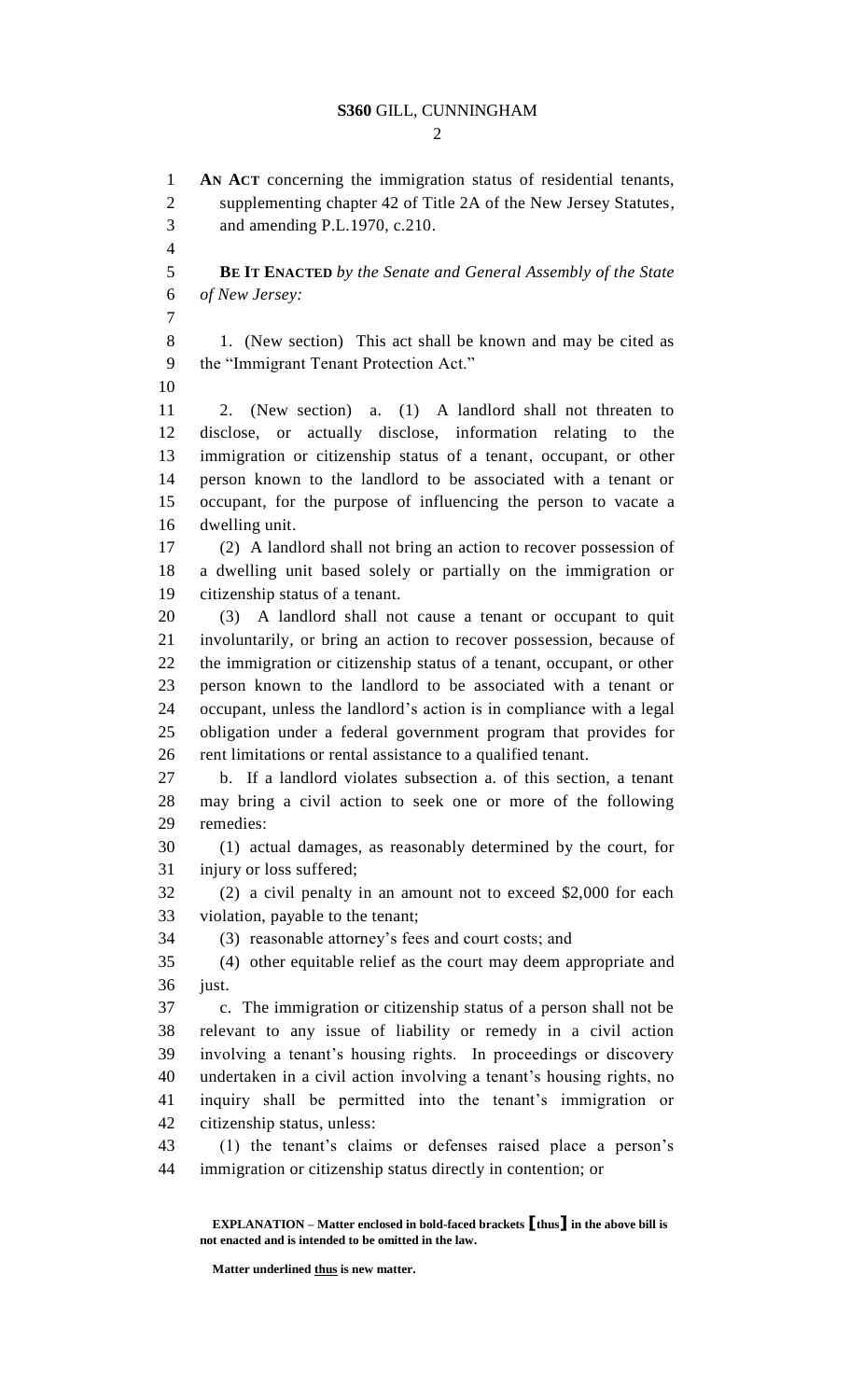(2) the person seeking to make the inquiry demonstrates by clear and convincing evidence that the inquiry is necessary in order to comply with federal law.

 d. The assertion of an affirmative defense to an eviction action shall not constitute cause for discovery or other inquiry into a person's immigration or citizenship status.

 e. As used in this section, "immigration or citizenship status" includes a perception that a person has a particular immigration status or citizenship status, or that a person is associated with a person who has, or is perceived to have, a particular immigration status or citizenship status.

 3. (New section) a. It shall be an affirmative defense to an action for the removal of a tenant if the court finds that:

 (1) the landlord's demand for possession is based solely or partially on the citizenship or immigration status of the tenant; or

 (2) if the lease with the tenant has commenced and the tenant has taken possession, the landlord's demand for possession is based solely or partially on the tenant's failure to provide a social security number, information required to obtain a consumer credit report, or a form of identification deemed acceptable by the landlord.

 b. In an unlawful detainer action, a tenant or occupant may raise, as an affirmative defense, that the landlord violated the provisions of P.L. , c. (C. ) (pending before the Legislature as this bill).

 c. There shall be a rebuttable presumption that a tenant or occupant has established an affirmative defense under this section in an unlawful detainer action if the landlord did the following:

 (1) approved the tenant or occupant to take possession of a unit before filing an unlawful detainer action; and

 (2) included in the unlawful detainer action a claim based on one of the following:

 (a) the failure of a previously approved tenant or occupant to provide a valid social security number;

 (b) the failure of a previously approved tenant or occupant to provide information required to obtain a consumer credit report; or

 (c) the failure of a previously approved tenant or occupant to provide a form of identification deemed acceptable by the landlord.

 d. Nothing in this section shall be construed as prohibiting a landlord from:

 (1) complying with a subpoena, warrant, court order, or legal obligation including, but not limited to, a legal obligation under a government program that provides for rent limitations or rental assistance to a qualified tenant;

 (2) requesting information or documentation necessary to determine or verify the financial qualifications of a prospective tenant, or to determine or verify the identity of a prospective tenant or prospective occupant;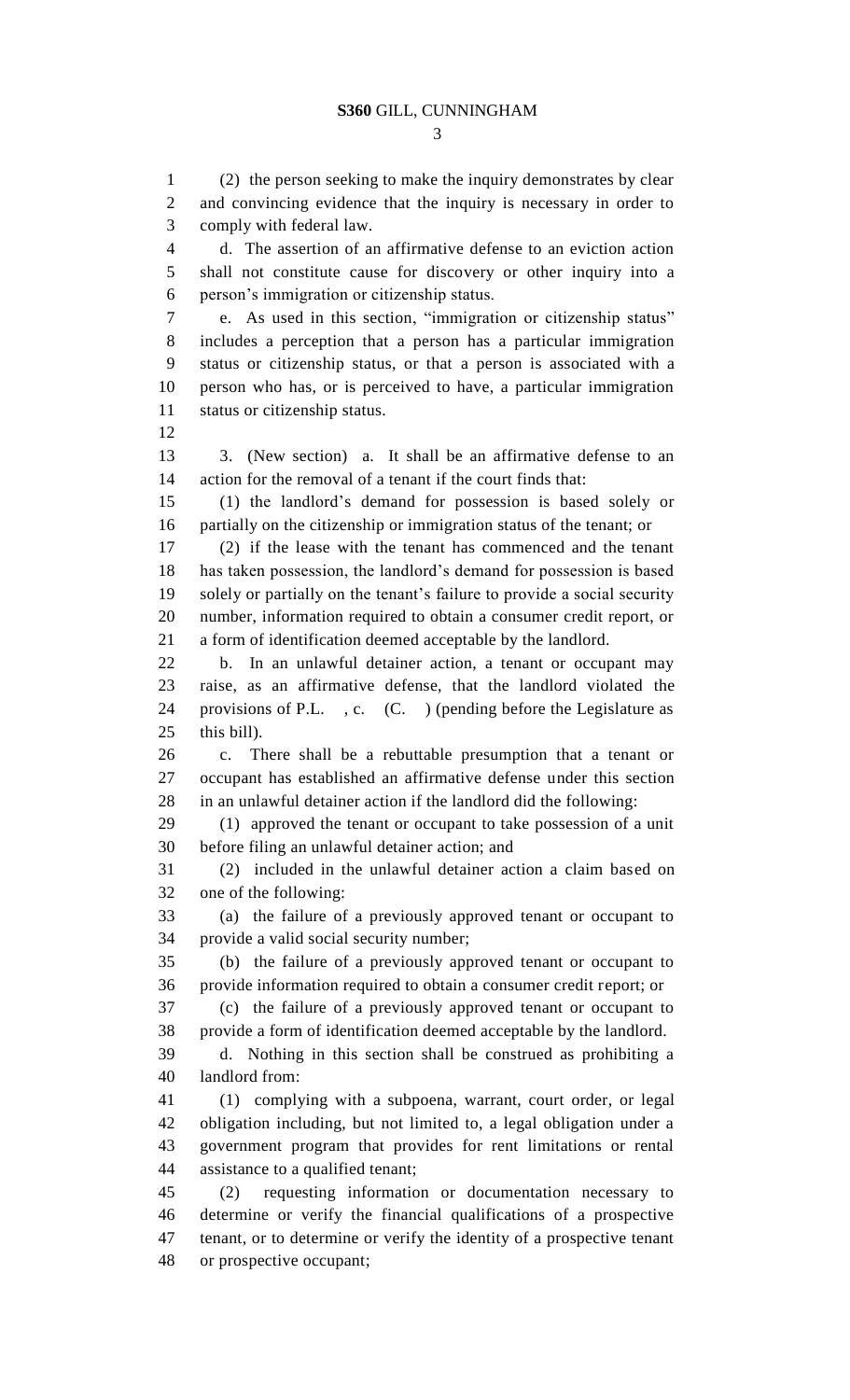$\Delta$ 

 (3) notifying a tenant that the tenant's conduct violates the terms of a lease, rental agreement, rule, or regulation. e. This section shall not be construed as enlarging or diminishing a landlord's right to terminate a tenancy pursuant to State or local law. f. This section shall not be construed as enlarging or diminishing the ability of a municipality to regulate or enforce a prohibition against a landlord's harassment of a tenant. 4. Section 1 of P.L.1970, c.210 (C.2A:42-10.10) is amended to read as follows: 1. No landlord of premises or units to which **[**this act**]** 13 P.L.1970, c.210 (C.2A:42-10.10 et seq.) is applicable shall serve a notice to quit upon any tenant or institute any action against a tenant to recover possession of premises, whether by summary dispossess proceedings, civil action for the possession of land, or otherwise: a. As a reprisal for the tenant's efforts to secure or enforce any rights under the lease or contract, or under the laws of the State of New Jersey or its governmental subdivisions, or of the United States; or b. As a reprisal for the tenant's good faith complaint to a governmental authority of the landlord's alleged violation of any health or safety law, regulation, code or ordinance, or State law or regulation which has as its objective the regulation of premises used for dwelling purposes; or c. (1) As a reprisal for the tenant's being an organizer of, a member of, or involved in any activities of, any lawful organization; or (2) As a reprisal for or on the basis of the tenant's immigration or citizenship status; or d. On account of the tenant's failure or refusal to comply with the terms of the tenancy as altered by the landlord, if the landlord shall have altered substantially the terms of the tenancy as a reprisal for any actions of the tenant set forth in subsection a, b, and c of this section **[**1 of this act**]**. Substantial alteration shall include the refusal to renew a lease or to continue a tenancy of the tenant without cause. Under subsection b of this section the tenant shall originally bring his good faith complaint to the attention of the landlord or his agent and give the landlord a reasonable time to correct the violation before complaining to a governmental authority. A landlord shall be subject to a civil action by the tenant for damages and other appropriate relief, including injunctive and other equitable remedies, as may be determined by a court of competent jurisdiction in every case in which the landlord has violated the provisions of this section. (cf: P.L.1970, c.210, s.1)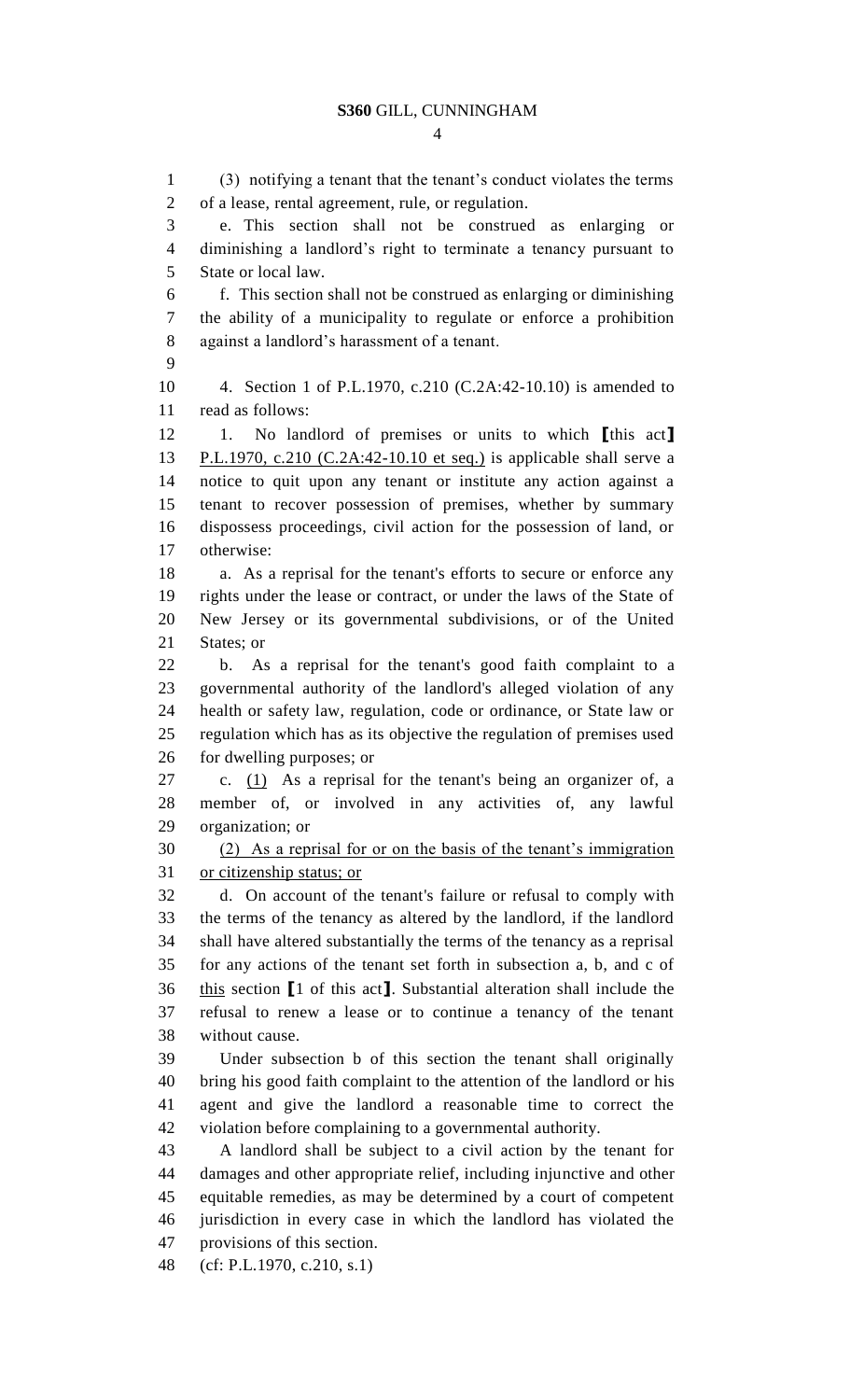5. This act shall take effect immediately.

 

### STATEMENT

 This bill would add legal protections for tenants against landlords who might otherwise try to use immigration status as a way of intimidating tenants who have exercised, or who are about to exercise, their housing rights. The bill would prohibit a landlord from evicting a tenant as a reprisal for or on the basis of the tenant's immigration or citizenship status. Under the bill, the term "immigration or citizenship status" would include a perception that a person has a particular immigration status or citizenship status, or that a person is associated with a person who has, or is perceived to have, a particular immigration status or citizenship status.

 The bill would prohibit a landlord from threatening to disclose, or actually disclosing, information relating to the immigration or citizenship status of a tenant, occupant, or other person known to the landlord to be associated with a tenant or occupant, for the purpose of influencing the person to vacate a dwelling unit. Additionally, the bill would prohibit a landlord from bringing an action to recover possession of a dwelling unit based solely or partially on the immigration or citizenship status of a tenant. The bill would also prohibit a landlord from bringing an action to recover possession, or otherwise causing a tenant or occupant to quit involuntarily, because of the immigration or citizenship status of a tenant, occupant, or other person known to the landlord to be associated with a tenant or occupant. This prohibition would not apply if a landlord's action is in compliance with a legal obligation under a federal government program that provides for rent limitations or rental assistance to a qualified tenant.

 The bill would enable a tenant to bring an action seeking damages, penalties, court costs and attorney's fees, and other equitable relief against a landlord that engages in prohibited conduct.

 The bill also provides that the immigration or citizenship status of a person is irrelevant to any issue of liability or remedy in a civil action involving a tenant's housing rights. The bill would prohibit inquiry into a tenant's immigration or citizenship status in a civil action involving a tenant's housing rights, unless the tenant places a person's immigration or citizenship status directly in contention, or the person seeking to make the inquiry demonstrates by clear and convincing evidence that the inquiry is necessary in order to comply with federal law. Under the bill, a tenant's assertion of an affirmative defense to an eviction action would not constitute cause for discovery or other inquiry into a person's immigration or citizenship status.